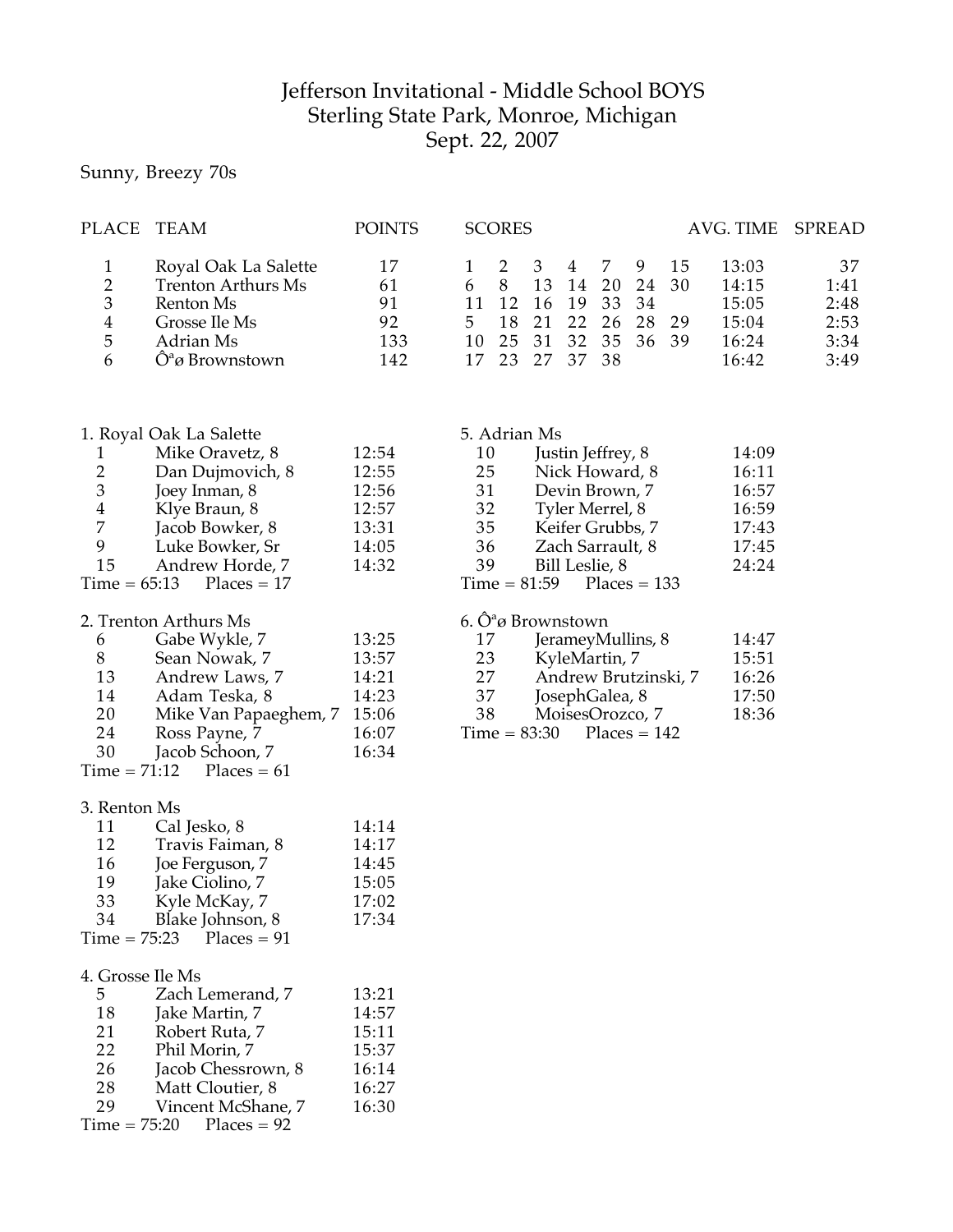| PLACE SCORE             |                | <b>FINISHER</b>                     |       | TIME TEAM                     |
|-------------------------|----------------|-------------------------------------|-------|-------------------------------|
| $\mathbf{1}$            |                | Mitch Latray, 8                     | 12:08 | <b>Trinity Lutheran</b>       |
| $\overline{\mathbf{c}}$ |                | Nolan Reynolds, 8                   | 12:11 | Tecumseh Ms                   |
| 3                       | $\mathbf{1}$   | Mike Oravetz, 8                     | 12:54 | Royal Oak La Salette          |
| $\overline{4}$          | $\overline{2}$ | Dan Dujmovich, 8                    | 12:55 | Royal Oak La Salette          |
| 5                       | 3              | Joey Inman, 8                       | 12:56 | Royal Oak La Salette          |
| 6                       | 4              | Klye Braun, 8                       | 12:57 | Royal Oak La Salette          |
| 7                       | 5              | Zach Lemerand, 7                    | 13:21 | Grosse Ile Ms                 |
| 8                       | 6              | Gabe Wykle, 7                       | 13:25 | <b>Trenton Arthurs Ms</b>     |
| 9                       | 7              | Jacob Bowker, 8                     | 13:31 | Royal Oak La Salette          |
| 10                      | 8              | Sean Nowak, 7                       | 13:57 | Trenton Arthurs Ms            |
| 11                      | 9              | Luke Bowker, Sr                     | 14:05 | Royal Oak La Salette          |
| 12                      |                | Jerrod Lighthall, 8                 | 14:06 | <b>Trinity Lutheran</b>       |
| 13                      | 10             | Justin Jeffrey, 8                   | 14:09 | Adrian Ms                     |
| 14                      |                |                                     | 14:11 | Ann Arbor Track Club          |
| 15                      | 11             | Harry Barrmorris, 6<br>Cal Jesko, 8 | 14:14 | Renton Ms                     |
|                         | 12             |                                     | 14:17 |                               |
| 16                      |                | Travis Faiman, 8                    |       | Renton Ms                     |
| 17                      | 13             | Andrew Laws, 7                      | 14:21 | <b>Trenton Arthurs Ms</b>     |
| 18                      | 14             | Adam Teska, 8                       | 14:23 | <b>Trenton Arthurs Ms</b>     |
| 19                      | 15             | Andrew Horde, 7                     | 14:32 | Royal Oak La Salette          |
| 20                      |                | Brian Snyder, 7                     | 14:42 | Tecumseh Ms                   |
| 21                      | 16             | Joe Ferguson, 7                     | 14:45 | Renton Ms                     |
| 22                      | 17             | JerameyMullins, 8                   | 14:47 | $\hat{O}^a \omega$ Brownstown |
| 23                      | 18             | Jake Martin, 7                      | 14:57 | Grosse Ile Ms                 |
| 24                      |                | Jon Rutkowski, 8                    | 14:59 | St. Joseph - Trenton          |
| 25                      | 19             | Jake Ciolino, 7                     | 15:05 | Renton Ms                     |
| 26                      | 20             | Mike Van Papaeghem, 7               | 15:06 | <b>Trenton Arthurs Ms</b>     |
| 27                      |                | Alex Swindle, 7                     | 15:09 | Tecumseh Ms                   |
| 28                      | 21             | Robert Ruta, 7                      | 15:11 | Grosse Ile Ms                 |
| 29                      |                | Clift Roach, 7                      | 15:12 | Royal Oak La Salette          |
| 30                      | 22             | Phil Morin, 7                       | 15:37 | Grosse Ile Ms                 |
| 31                      | 23             | KyleMartin, 7                       | 15:51 | $\hat{O}^a \omega$ Brownstown |
| 32                      |                | Devon Pauwels, 8                    | 16:05 | Wagar Ms                      |
| 33                      | 24             | Ross Payne, 7                       | 16:07 | <b>Trenton Arthurs Ms</b>     |
| 34                      | 25             | Nick Howard, 8                      | 16:11 | Adrian Ms                     |
| 35                      | 26             | Jacob Chessrown, 8                  | 16:14 | Grosse Ile Ms                 |
| 36                      | 27             | Andrew Brutzinski, 7                | 16:26 | $\hat{O}^a \omega$ Brownstown |
| 37                      | 28             | Matt Cloutier, 8                    | 16:27 | Grosse Ile Ms                 |
| 38                      | 29             | Vincent McShane, 7                  | 16:30 | Grosse Ile Ms                 |
| 39                      |                | Andrew Shown, 7                     | 16:33 | Wagar Ms                      |
| 40                      | 30             | Jacob Schoon, 7                     | 16:34 | <b>Trenton Arthurs Ms</b>     |
| 41                      |                | Kalvin Hudson, 8                    | 16:39 | Motor City Ms                 |
| 42                      |                | Willie Hatcher, 11                  | 16:48 | Mumford                       |
| 43                      | 31             | Devin Brown, 7                      | 16:57 | Adrian Ms                     |
| 44                      | 32             | Tyler Merrel, 8                     | 16:59 | Adrian Ms                     |
| 45                      |                | Brett Davis, 6                      | 17:01 | Tecumseh Ms                   |
| 46                      |                | Neely Jiles                         | 17:02 | Lincoln Ms                    |
| 47                      | 33             | Kyle McKay, 7                       | 17:02 | Renton Ms                     |
| 48                      |                | Mitchell Hatty, 8                   | 17:07 | <b>Trenton Arthurs Ms</b>     |
| 49                      |                | John Hodgson, 7                     | 17:33 | Trenton Arthurs Ms            |
| 50                      | 34             | Blake Johnson, 8                    | 17:34 | Renton Ms                     |
| 51                      |                | Joey Baclawski, 8                   | 17:36 | Grosse Ile Ms                 |
| 52                      |                | Thomas Whitaker, 8                  | 17:37 | Grosse Ile Ms                 |
| 53                      | 35             | Keifer Grubbs, 7                    | 17:43 | Adrian Ms                     |
| 54                      | 36             | Zach Sarrault, 8                    | 17:45 | Adrian Ms                     |
| 55                      | 37             | JosephGalea, 8                      | 17:50 | $\hat{O}^a$ ø Brownstown      |
|                         |                |                                     |       |                               |

TEAM